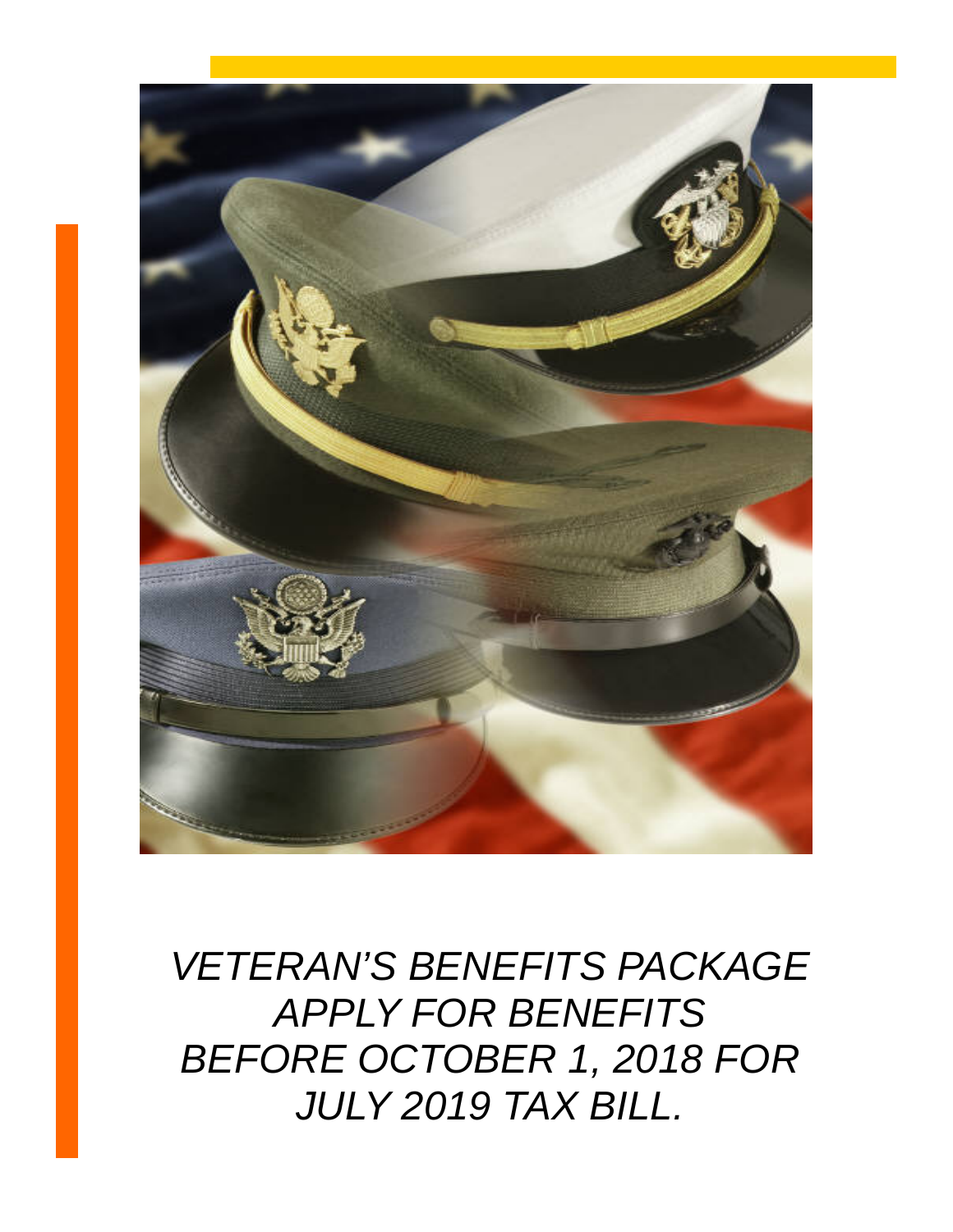# **VETERAN'S BENEFITS**

**RESIDENCY REQUIREMENTS:** You must be a Town of Branford Resident on the Assessment date of October 1<sup>st</sup> to receive an exemption. Residence for the purpose of property tax exemption statutes means a persons home.

### *If your residency changes you must notify the Assessor's Office immediately to continue to receive your exemption.*

**REGULAR VETERAN'S EXEMPTION:** To qualify for a Regular Veteran's Exemption, the Veteran must have served at least 90 days during wartime service and received an Honorable Discharge. Original Discharge papers (DD-214) must be on file with the Town Clerks Office prior to October  $1<sup>st</sup>$ .

**DISABLED VETERAN'S:** Connecticut disabled veterans who receive eligibility notices directly from the U.S. Department of Veteran's Affairs may be entitled to property tax exemptions for service related disabilities. In order to receive this exemption, the Veteran must file the Disability rating slip with the Assessor provided by the Veteran's Administration to apply for this exemption.

**ADDITIONAL VETERAN'S EXEMPTIONS:** An additional benefit is available for veterans with incomes lower than \$35,300 for single and \$43,000 for a married couple. The filing period is February  $1<sup>st</sup>$  thru October  $1<sup>st</sup>$  for the October 2018 Grand List (tax bills July 2019). Qualifying income includes: Federal Income Tax Return if filed or all year end income statements, plus your Social Security 1099 form for the year 2017.

 Qualifying income for 100% V.A. Disabled veteran will continue to be \$18,000 for single and \$21,000 for a married couple.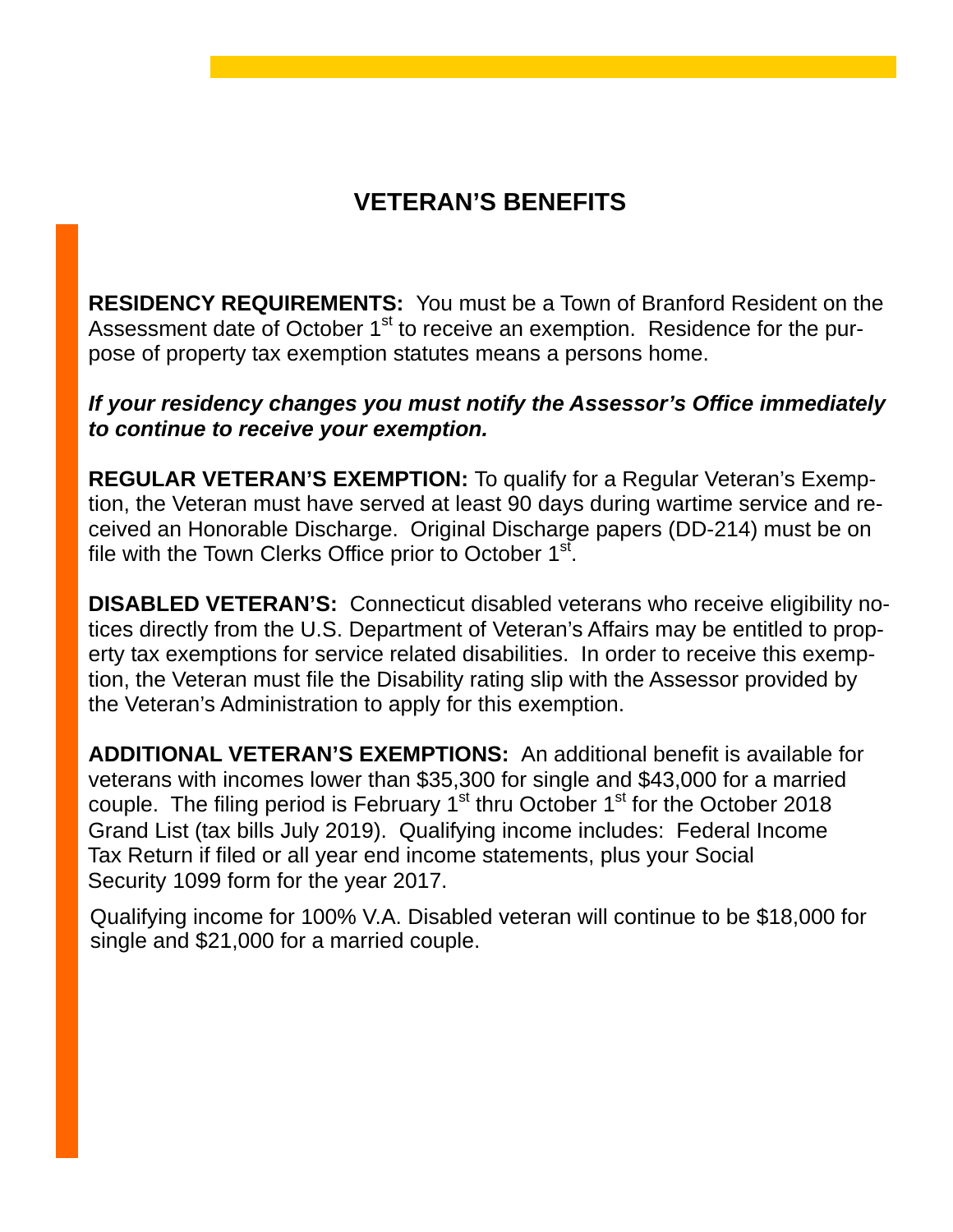## **VETERAN QUALIFYING INCOME**

The following shows the levels for qualifying income for the Additional Veteran and Totally Disabled Veteran exemption program. Applications to be filed in the year **2018** using your **2017 Income**. Income levels are adjusted by the state yearly.

> Veteran Filing period February 1 – October 1, 2018

2017 Qualifying Income Single 35,300 Married 43,000

**Medicare Premiums,** effective January 1, 2017, are \$109.00 on average per month per individual already on Part B. People who started Part B beginning January 1, 2017 or later (new enrollees) were not protected and paid the new standard premium of \$134.00. Annual Medicare Premiums for the year 2017 therefore were \$1,308.00 for a single applicant paying an average \$109.00 monthly premium or \$2,616.00 for married applicants paying the average \$109.00 monthly premium or \$1,608.00 for a single applicant and \$3,216.00 for married applicants paying the \$134.00 monthly premium. **WE WILL CONTINUE TO REQUIRE A FORM SSA1099 OR IT'S EQUIVALENT FOR EACH VETERAN APPLICANT.**

The **Additional Veterans'** exemption for income qualifying applicants for the 2018 G/L will be based on the following income maximums: The maximum for single applicants will be \$35,300; the maximum for married applicants will be \$43,000. Also, in our municipality, the **LOCAL OPTION** exemption for the Veterans' programs can use the incomes on page 5. The Veteran can qualify for both programs or just the local option program.

**100% V.A. determined Disabled Veterans** will continue to use \$18,000.00 for single applicants and \$21,000.00 for married applicants (adjusted gross income only; Social Security Income is not considered).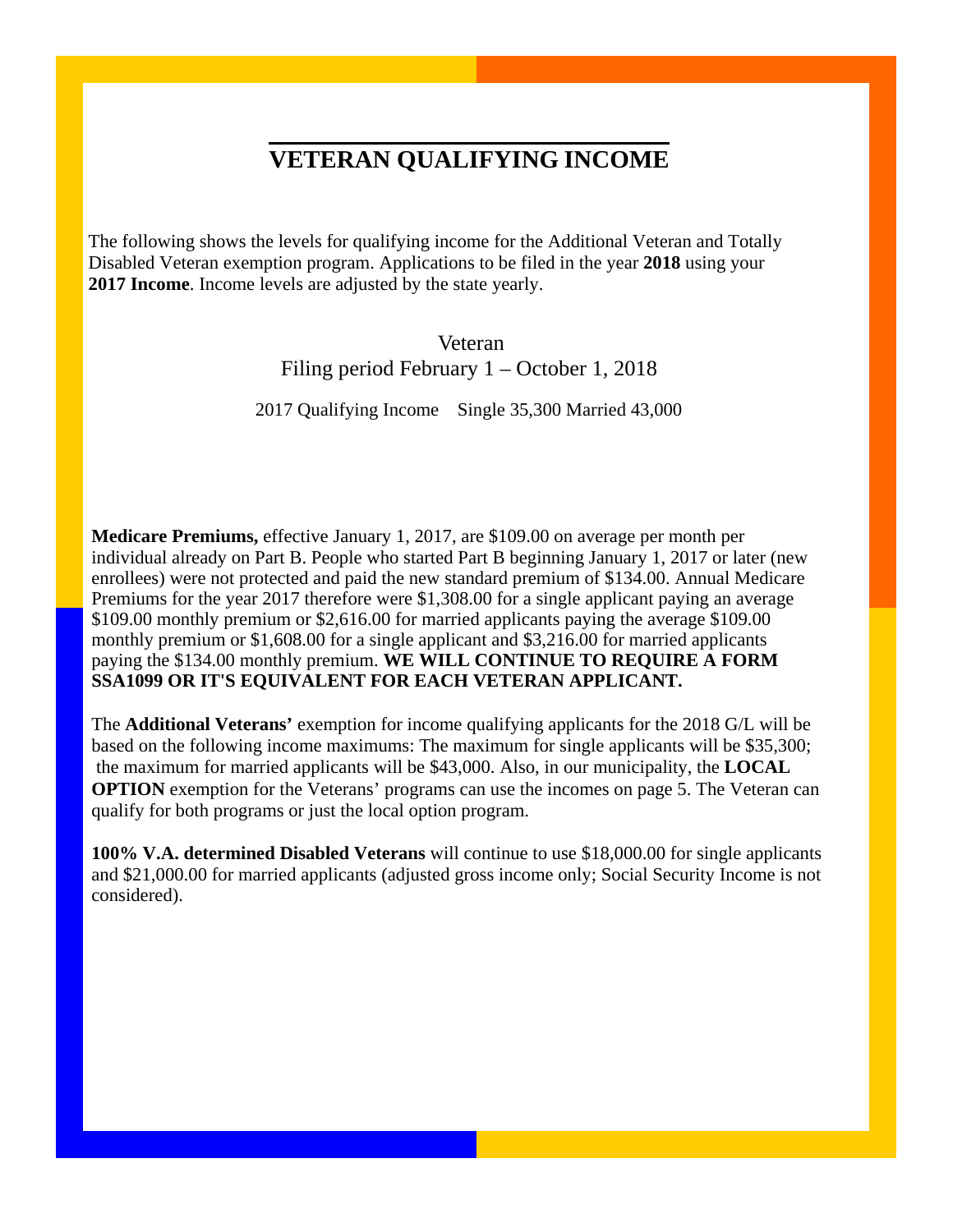### **Periods of Wars as provided in §27-103 for determining Property Tax Exemption Eligibility for Veterans under §12-81 (19)**

| Spanish-American War                 | April 21, 1898 to July 4, 1902                                                           |
|--------------------------------------|------------------------------------------------------------------------------------------|
| Spanish-American War-Moro Providence | April 21, 1898 to July 15, 1903 <sup>2</sup>                                             |
| Mexican Border Period                | March 10, 1916 to April 6, 1917                                                          |
| World War I                          | April 6, 1917 to November 11, 1918                                                       |
| World War I—Russia                   | April 6, 1917 to April 1, 1920 <sup>3</sup>                                              |
| World War II                         | December 7, 1941 to December 31, 1946 <sup>4</sup>                                       |
| Korean Conflict                      | June 27, 1950 to January 31, 1955                                                        |
| Vietnam Era                          | February 28, 1961 to July 1, 1975                                                        |
| Lebanon                              | July 1, 1958 to November 1, 1958 or September 29,<br>1982 to March 30, 1984 <sup>5</sup> |
| Invasion of Grenada                  | October 25, 1983 to December 15, 1983 <sup>5</sup>                                       |
| <b>Operation Earnest Will</b>        | July 24, 1987 to August 1, 1990 <sup>5</sup>                                             |
| Invasion of Panama                   | December 20, 1989 to January 31, 1990 <sup>5</sup>                                       |
| Persian Gulf War                     | After August 2, 1990 $6$                                                                 |

1. A veteran who recorded proof of honorable discharge in any Connecticut town on or before October 1, 1977 is eligible for the exemption under Connecticut State Statute 12-81 (19) even if the duration of service was less than 90 days. See also Footnote 5, below.

2.The Spanish American War includes the Philippine Insurrection, the Boxer Rebellion and service in the Moro Province, for which the ending date is eleven days later then the ending date for the Spanish American War.

 $^3$ The ending date for service in Russia by a person serving with the United States military forces during World War I differs from the ending date for all service during that war in all other arenas.

<sup>4</sup> Pursuant to **§12-86,** twelve o'clock midnight on December 31, 1947 is the World War II termination date for purposes of granting a property tax exemption.

 $5$  A person must have served in combat or combat support role for the duration of a period of war lasting less than 90 days (i.e., the Invasions of Granada and Panama ) in order to qualify for a property tax exemption. A person must also have served in a combat or combat support role in Lebanon during the specified dates, in order to qualify for an exemption. An Armed Forces Expeditionary Medal is awarded to such individuals. Prior to June 8, 2009, the dates for service in Operation Earnest Will were February 1, 1987 to July 23, 1987; a person who established exemption eligibility on or before September 30, 2008 due to serving during those dates for an exemption on or before October 1, 2008 must have received An Armed Forces Expeditionary Metal.

 $6<sup>6</sup>$  Although referred to as the Persian Gulf War, service in the Persian Gulf is not required, nor is service in a combat or combat support role.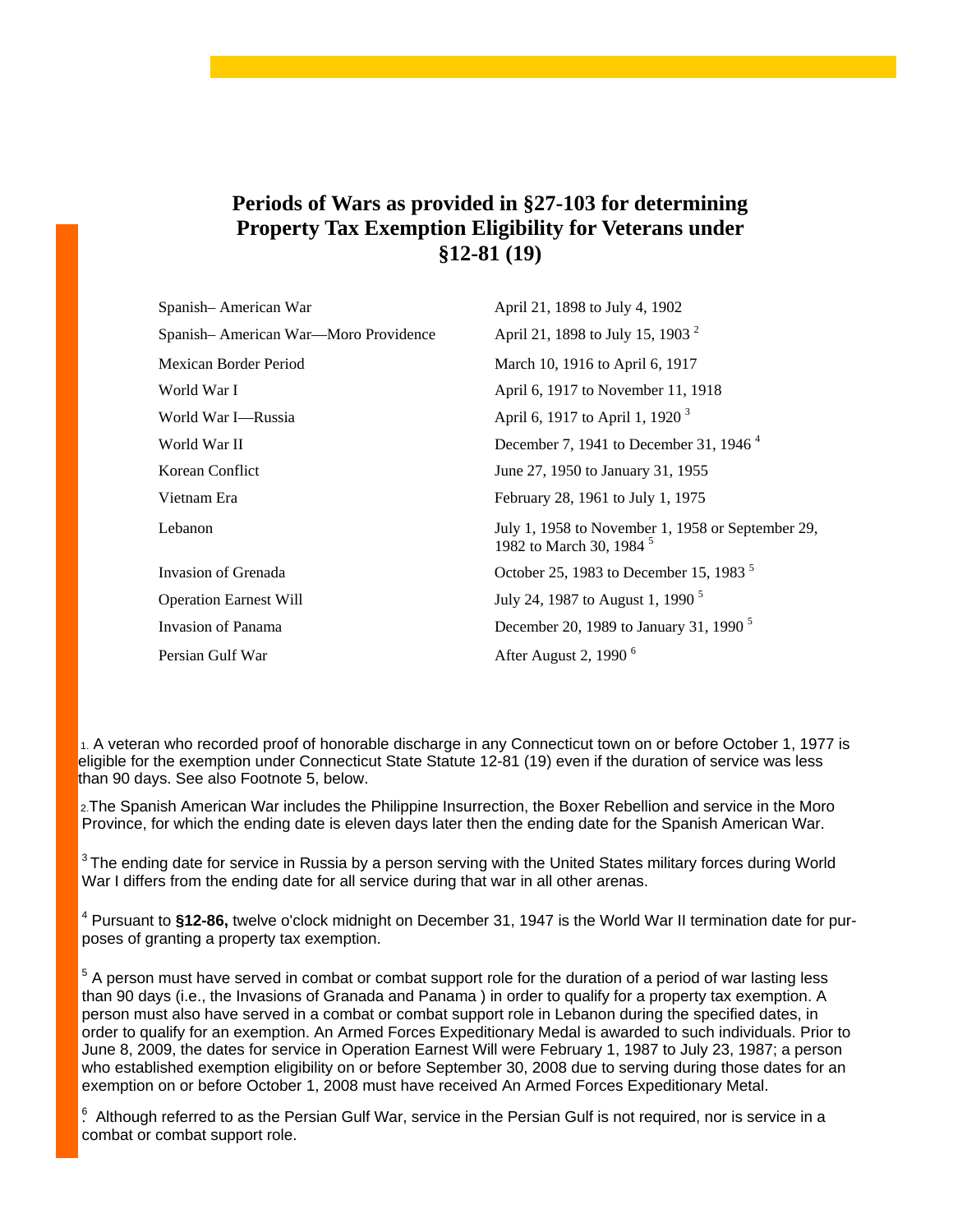## **LOCAL OPTION VETERAN'S TAX EXEMPTION**

Veterans must qualify by income to receive this new exemption.

Veterans must make application in the time period of: February 1, 2018 through October 1, 2018. Application must be made in person at the Assessor's Office, Branford Town Hall, 1019 Main Street, Branford, CT.

Certain criteria must be met to qualify for the Local Option Veteran's Tax exemption. Criteria as follows:

- A) DD-214(discharge papers) must be filed in the Town Clerks Office.
- B) Must qualify under 12-81(19) & (22) of the General Statues.
- C) Must qualify by income. Income for 2017 Grand List is as follows

| <b>SINGLE</b> | <b>MARRIED</b> |
|---------------|----------------|
| \$47,800      | \$55,500       |

*Qualifying income includes adjusted gross income from your Federal Tax Return (April 15, 2017, plus the amount in Box 5 of your 1099 from Social Security if applicable. If you do not file a Federal Income Tax Return then all income must be submitted (all 1099's) plus Social Security if applicable.*

- D) Copies of income must be brought in when you come into the Assessor's Office to make application.
- E) This must be filed by October 1, 2018.

*ANY QUESTIONS PLEASE TELEPHONE THE ASSESSOR'S OFFICE (203)488-2039.*